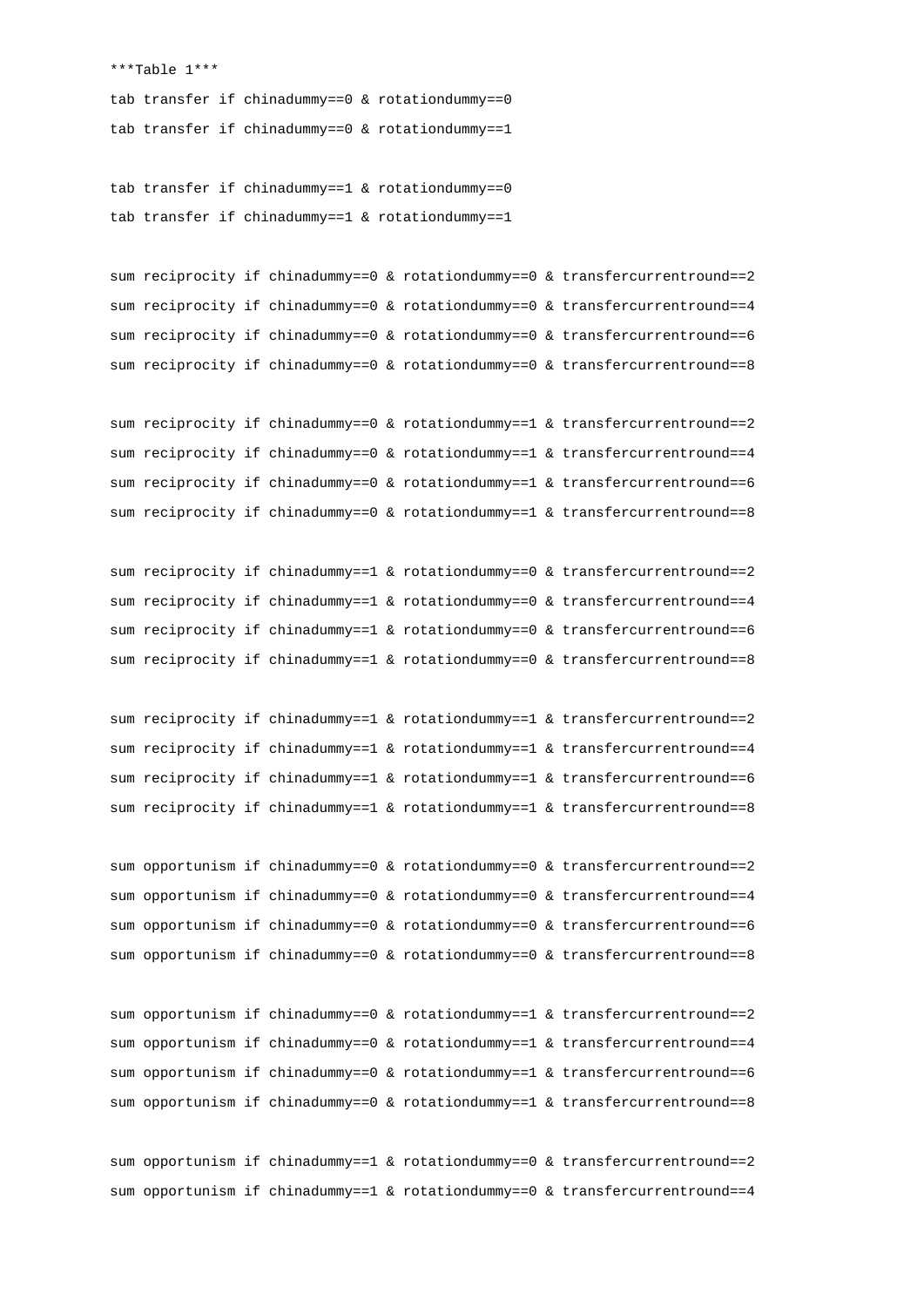sum opportunism if chinadummy==1 & rotationdummy==0 & transfercurrentround==6 sum opportunism if chinadummy==1 & rotationdummy==0 & transfercurrentround==8

```
sum opportunism if chinadummy==1 & rotationdummy==1 & transfercurrentround==2
sum opportunism if chinadummy==1 & rotationdummy==1 & transfercurrentround==4
sum opportunism if chinadummy==1 & rotationdummy==1 & transfercurrentround==6
sum opportunism if chinadummy==1 & rotationdummy==1 & transfercurrentround==8
```
sum reject if chinadummy==0 & rotationdummy==0 & transfercurrentround==2 sum reject if chinadummy==0 & rotationdummy==0 & transfercurrentround==4 sum reject if chinadummy==0 & rotationdummy==0 & transfercurrentround==6 sum reject if chinadummy==0 & rotationdummy==0 & transfercurrentround==8

```
sum reject if chinadummy==0 & rotationdummy==1 & transfercurrentround==2
sum reject if chinadummy==0 & rotationdummy==1 & transfercurrentround==4
sum reject if chinadummy==0 & rotationdummy==1 & transfercurrentround==6
sum reject if chinadummy==0 & rotationdummy==1 & transfercurrentround==8
```

```
sum reject if chinadummy==1 & rotationdummy==0 & transfercurrentround==2
sum reject if chinadummy==1 & rotationdummy==0 & transfercurrentround==4
sum reject if chinadummy==1 \& rotationdummy==0 \& transfercurrentround==6
sum reject if chinadummy==1 & rotationdummy==0 & transfercurrentround==8
```

```
sum reject if chinadummy==1 & rotationdummy==1 & transfercurrentround==2
sum reject if chinadummy==1 & rotationdummy==1 & transfercurrentround==4
sum reject if chinadummy==1 & rotationdummy==1 & transfercurrentround==6
sum reject if chinadummy==1 & rotationdummy==1 & transfercurrentround==8
```

```
sum report if chinadummy==0 & rotationdummy==0 & transfercurrentround==2
sum report if chinadummy==0 & rotationdummy==0 & transfercurrentround==4
sum report if chinadummy==0 & rotationdummy==0 & transfercurrentround==6
sum report if chinadummy==0 & rotationdummy==0 & transfercurrentround==8
```

```
sum report if chinadummy==0 & rotationdummy==1 & transfercurrentround==2
sum report if chinadummy==0 & rotationdummy==1 & transfercurrentround==4
sum report if chinadummy==0 & rotationdummy==1 & transfercurrentround==6
sum report if chinadummy==0 & rotationdummy==1 & transfercurrentround==8
```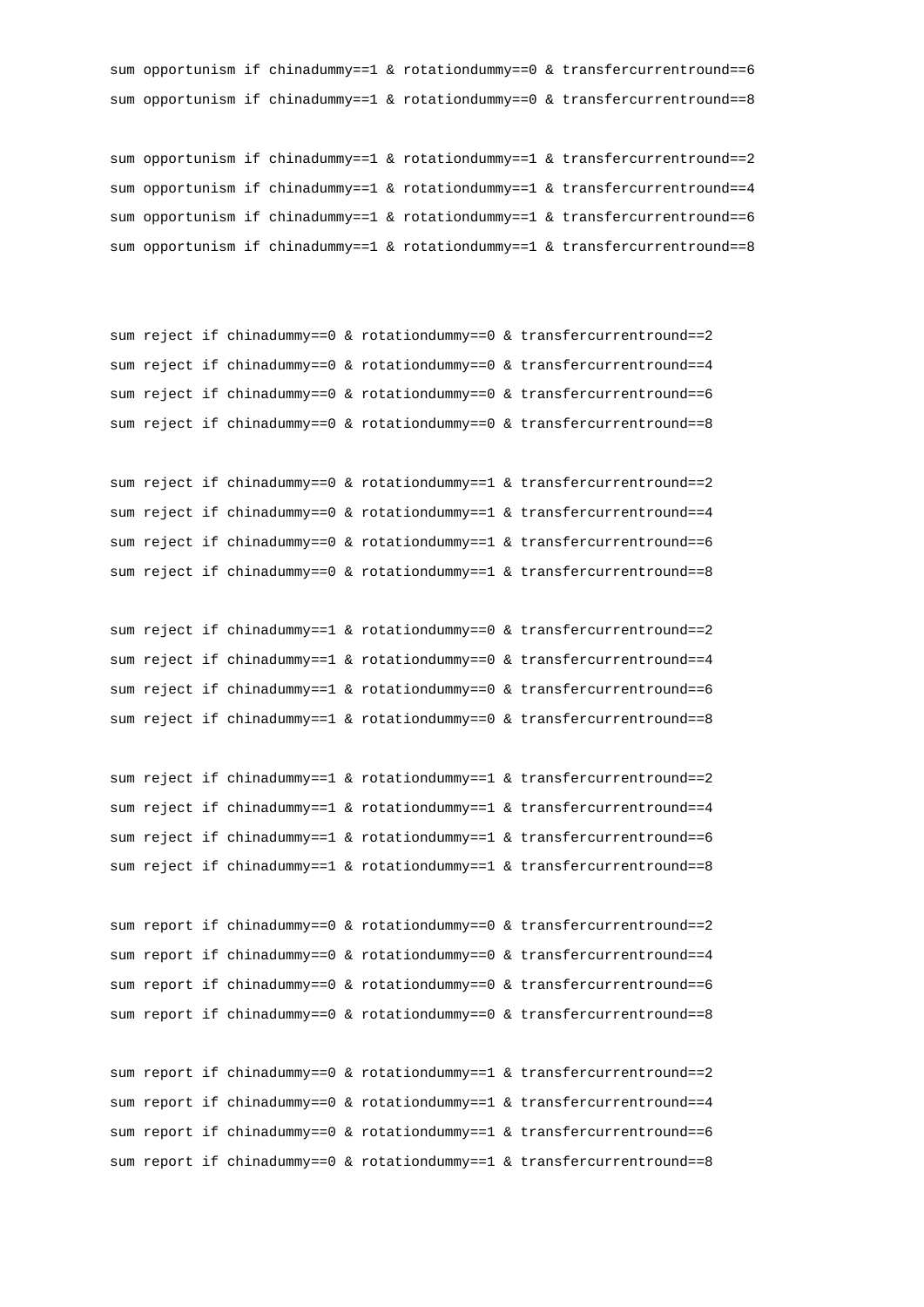```
sum report if chinadummy==1 & rotationdummy==0 & transfercurrentround==2
sum report if chinadummy==1 & rotationdummy==0 & transfercurrentround==4
sum report if chinadummy==1 & rotationdummy==0 & transfercurrentround==6
sum report if chinadummy==1 & rotationdummy==0 & transfercurrentround==8
sum report if chinadummy==1 & rotationdummy==1 & transfercurrentround==2
sum report if chinadummy==1 & rotationdummy==1 & transfercurrentround==4
sum report if chinadummy==1 & rotationdummy==1 & transfercurrentround==6
sum report if chinadummy==1 & rotationdummy==1 & transfercurrentround==8
***Table 2***
probit reciprocity rotationdummy maledummy round if officialdummy==1 & 
transfercurrentround>0 & chinadummy==0, cluster (nummer)
mfx
probit reciprocity rotationdummy maledummy round if officialdummy==1 & 
transfercurrentround>0 & chinadummy==1, cluster (nummer)
mfx
probit reciprocity rotationdummy maledummy round transfercurrentround if 
officialdummy==1 & transfercurrentround>0 & chinadummy==0, cluster (nummer)
mfx
probit reciprocity rotationdummy maledummy round transfercurrentround if 
officialdummy==1 & transfercurrentround>0 & chinadummy==1, cluster (nummer)
mfx
probit opportunism rotationdummy maledummy round transfercurrentround if 
officialdummy==1 & transfercurrentround>0 & chinadummy==0, cluster (nummer)
mfx
probit opportunism rotationdummy maledummy round transfercurrentround if 
officialdummy==1 & transfercurrentround>0 & chinadummy==1, cluster (nummer)
mfx
probit opportunism rotationdummy maledummy round transfercurrentround if 
officialdummy==1 & transfercurrentround>0 & chinadummy==0, cluster (nummer)
mfx
probit opportunism rotationdummy maledummy round transfercurrentround if 
officialdummy==1 & transfercurrentround>0 & chinadummy==1, cluster (nummer)
mfx
probit positivetransfer rotationdummy maledummy round if officialdummy==0 & 
chinadummy==0, cluster (nummer)
mfx
probit positivetransfer rotationdummy maledummy round if officialdummy==0 & 
chinadummy==1, cluster (nummer)
```
mfx